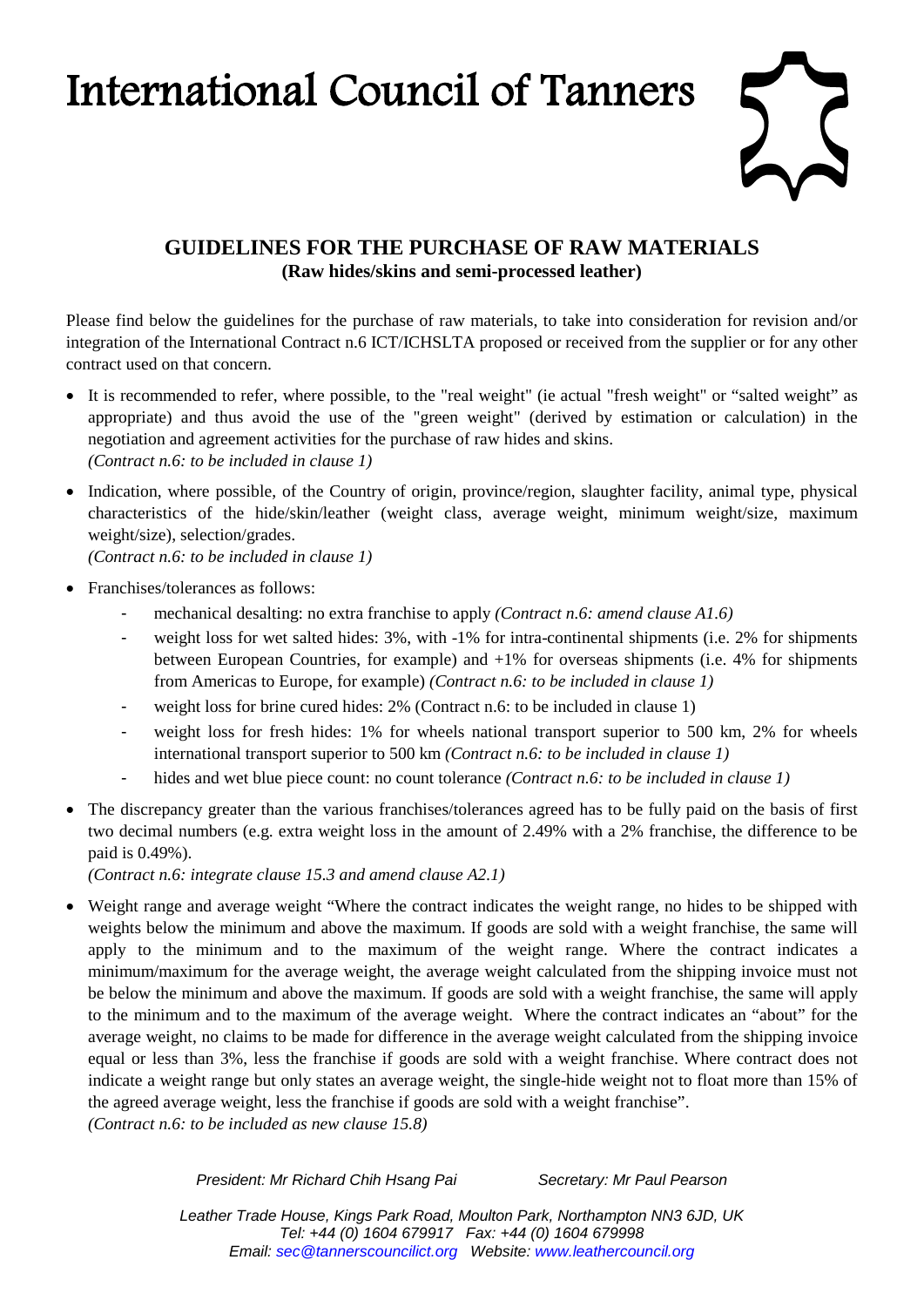- Commitment for the transparency of the origin "As the whole leather industry promotes traceability and transparency in the value chain, which begins at the slaughter facility where the raw hides or skins are obtained, the seller undertakes to provide trustful information about the Country of origin." *(Contract n.6: to be included as a new clause)*
- Commitment for chemical/environmental legal compliance "The Seller guarantees full compliance of the products with the legislation on chemicals and environment in force in the buyer's Country (or other Country specifically indicated) and a clear commitment for an efficient use of preservative tools (e.g. salt)". *(Contract n.6: to be included as a new clause)*
- Force majeure "A party claiming force majeure to give notice within 72 hours from the occurrence of the event and, if required, to furnish satisfactory evidence of force majeure" *(Contract n.6: amend clause 21.1)*
- Latest version of Incoterms, as promulgated by the International Chamber of Commerce, unless otherwise specified by the parties, to be used *(Contract n.6: amend clause 1)*
- The seller undertakes to comply with proper timing in draining operations of brine cured or salted hides before shipment or, in case, to use suitable absorbent material. *(Contract n.6: to be included as a new clause)*
- The seller undertakes to use public or certified weighbridge before shipment, and to include a detailed mandatory "packing list" in the shipment. *(Contract n.6: to be included as a new clause)*
- It is recommended to lower to 65% the percentage of the shipment that must remain in the original package in order to make claims *(Contract n.6: amend clause 18.2).*

September 2017

*President: Mr Richard Chih Hsang Pai Secretary: Mr Paul Pearson*

*Leather Trade House, Kings Park Road, Moulton Park, Northampton NN3 6JD, UK Tel: +44 (0) 1604 679917 Fax: +44 (0) 1604 679998 Email: [sec@tannerscouncilict.org](mailto:sec@tannerscouncilict.org) Website: [www.leathercouncil.org](http://www.leathercouncil.org/)*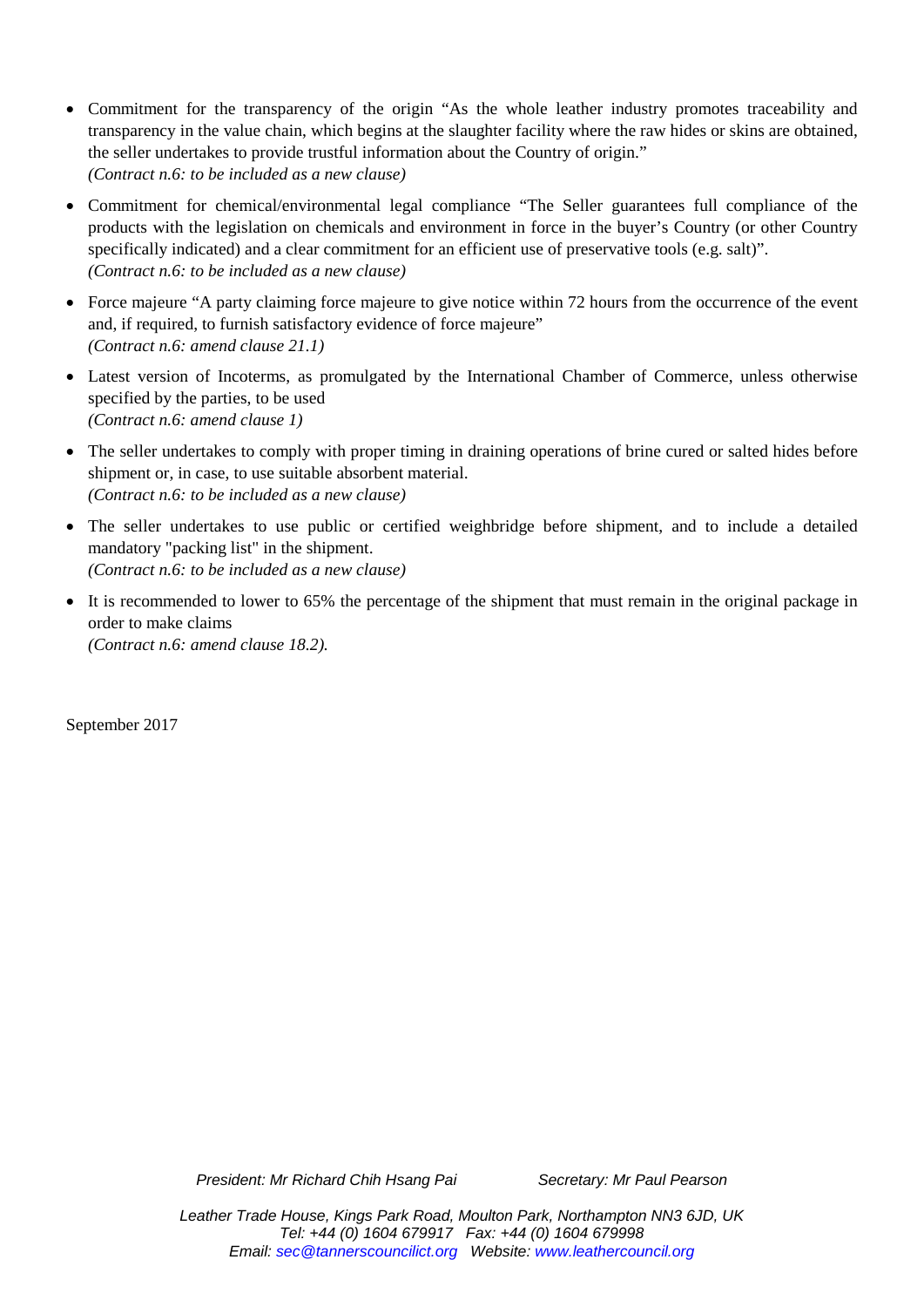## UNIONE NAZIONALE INDUSTRIA CONCIARIA

Via Brisa, 3 - 20123 Milano, Italy - Tel. 02 880771.1 Fax 02 860032 - e-mai[l unic@unic.it](mailto:unic@unic.it) - www.unic.it Aderente a Confindustria

## **LINEE GUIDA PER L'ACQUISTO DI MATERIA PRIMA (pelli grezze e semilavorate)**

Di seguito le linee guida per l'acquisto di materia prima, che possono essere utilizzate dalle concerie per modificare e/o integrare le clausole del contratto internazionale n.6 [ICT](http://www.leathercouncil.org/introtoleather.htm)[/ICHSLTA](http://www.ichslta.com/index.php/en/) proposto/ricevuto o qualsiasi altro contratto utilizzato per l'acquisto di materia prima. Il presente documento rappresenta la versione ufficiale in italiano del documento originale ICT in inglese allegato.

- Si consiglia, ove possibile, di fare sempre riferimento al "peso reale" (cioè peso fresco o salato, a seconda dei casi) e di evitare quindi l'utilizzo del "peso coda" (derivato da stime o calcoli) in fase di negoziazione ed accordo per l'acquisto di pelli grezze. (*nel Contratto n.6, inserire nello spazio a disposizione in clausola 1)*
- Indicazione, ove possibile, di Paese d'origine, area/regione interna, stabilimento di macellazione, tipologia animale, caratteristiche fisiche della pelle grezza/semilavorata (scacchi peso, peso/taglia media, peso/taglia minima, peso/taglia massima), selezioni/qualità.

*(nel Contratto n.6, inserire nello spazio a disposizione in clausola 1)*

- Indicazione delle tolleranze/franchigie come segue:
	- dissalatura meccanica: nessuna franchigia aggiuntiva *(nel Contratto n.6, modifica clausola A1.6)*
	- calo peso pelli salate: 3% in generale, con -1% per spedizioni intra-continentali (per es., 2% per spedizioni tra Paesi europei) e +1% per spedizioni oltremare (per es., 4% per spedizioni da America a Europa) *(nel Contratto n.6, inserire nello spazio a disposizione in clausola 1)*
	- calo peso pelli salamoiate: 2% *(nel Contratto n.6, inserire nello spazio a disposizione in clausola 1)*
	- calo peso pelli fresche: 1% per trasporto nazionale su gomma superiore ai 500 km, 2% se trasporto internazionale su gomma superiore ai 500 km *(nel Contratto n.6, inserire nello spazio a disposizione in clausola 1)*
	- pelli vendute a numero: nessuna tolleranza su differenze di conteggio *(nel Contratto n.6, inserire nello spazio a disposizione in clausola 1)*
- Le differenze rispetto alle varie franchigie/tolleranze concordate vanno interamente pagate sulla base del secondo decimale (ad es. extra calo pari al 2,49% con franchigia 2%, la differenza da pagare è 0,49%).

*(nel Contratto n.6, integra clausola 15.3 e modifica clausola A2.1)*